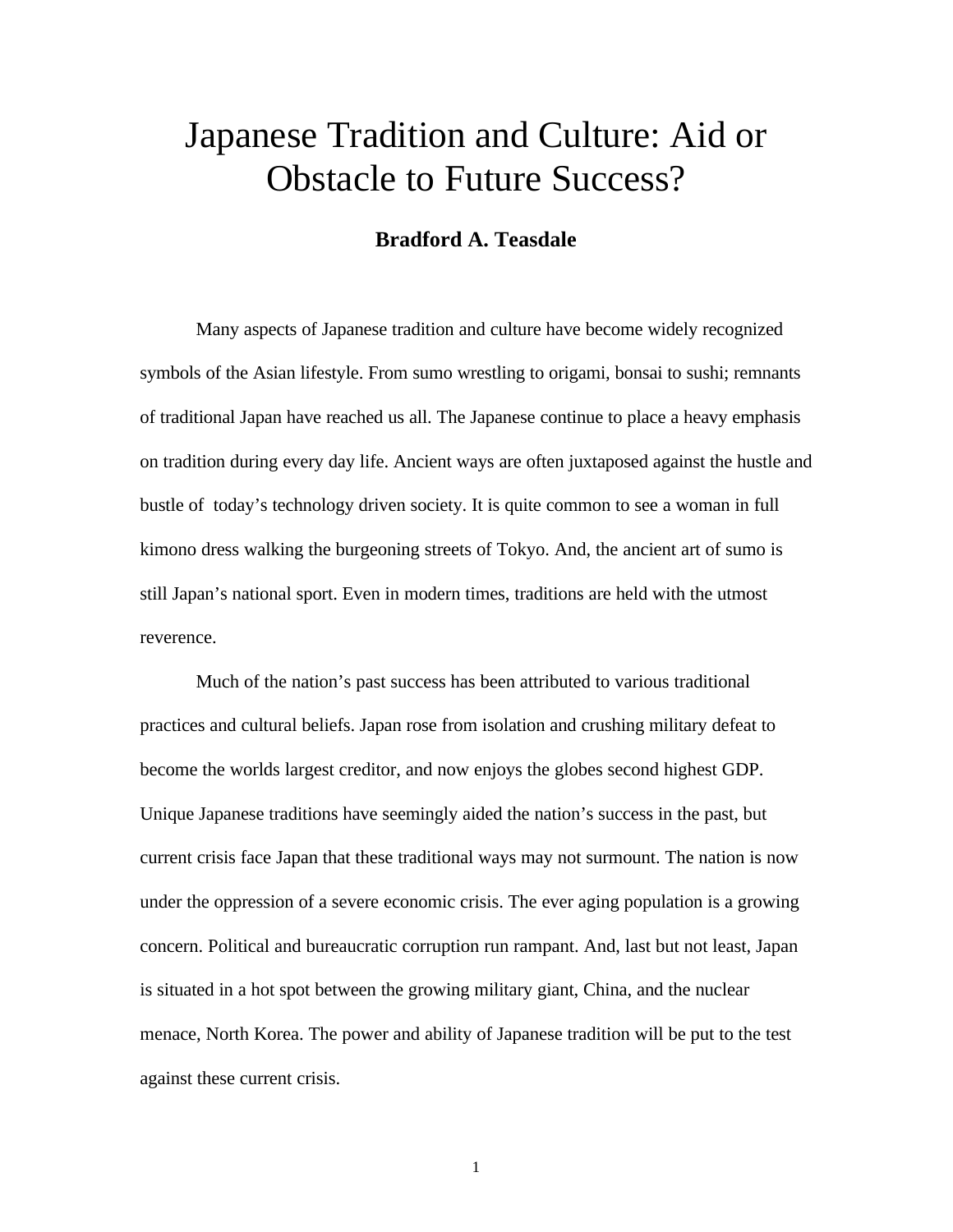Future Japanese success as a nation may largely depend on its strong foundation of tradition and culture. The first question this paper proposes will focus on the history of Japanese tradition: "Has the unique Japanese culture and its many historical traditions helped or hindered the nation's success?" Through an in depth study of this question, predictions about the outcomes of current crisis, and the future of Japan will be attained.

This is an important issue to research for several reasons. First, Japan is an integral trade partner with many of the worlds leading nations. If Japan falters, then a significant economic ripple will be felt throughout the world. Also, Japan has become the economic hegemon of Asia. Through foreign direct investment and financial aid, Japan has successfully stimulated the once stagnant economies of many of its Pacific counterparts. The decline of Japan would spread to its Asian counterparts, causing a debilitating Asian recession "the beginnings of this effect are seen in the current Asian financial crisis". Finally, the United States is deeply intertwined within Japanese foreign policy through the shared bi-lateral security alliance. If military conflict were to erupt in the Asian hot spot, the United States would be bound by treaty to intervene with a force of its own. Japanese politics, economics, security and daily life are deeply shrouded in tradition and culture. But will the success this tradition driven society experienced throughout the twentieth century continue?

# **Historical Tradition**

The unique traditions of Japan stem from several historical situations, and have since evolved into the colorful culture of the nation. Long ago, Confucianism and Buddhism took root in Japan, but neither had the traditional and cultural impact of Japan's indigenous Shinto. The philosophical study of Shinto is found at the heart of historical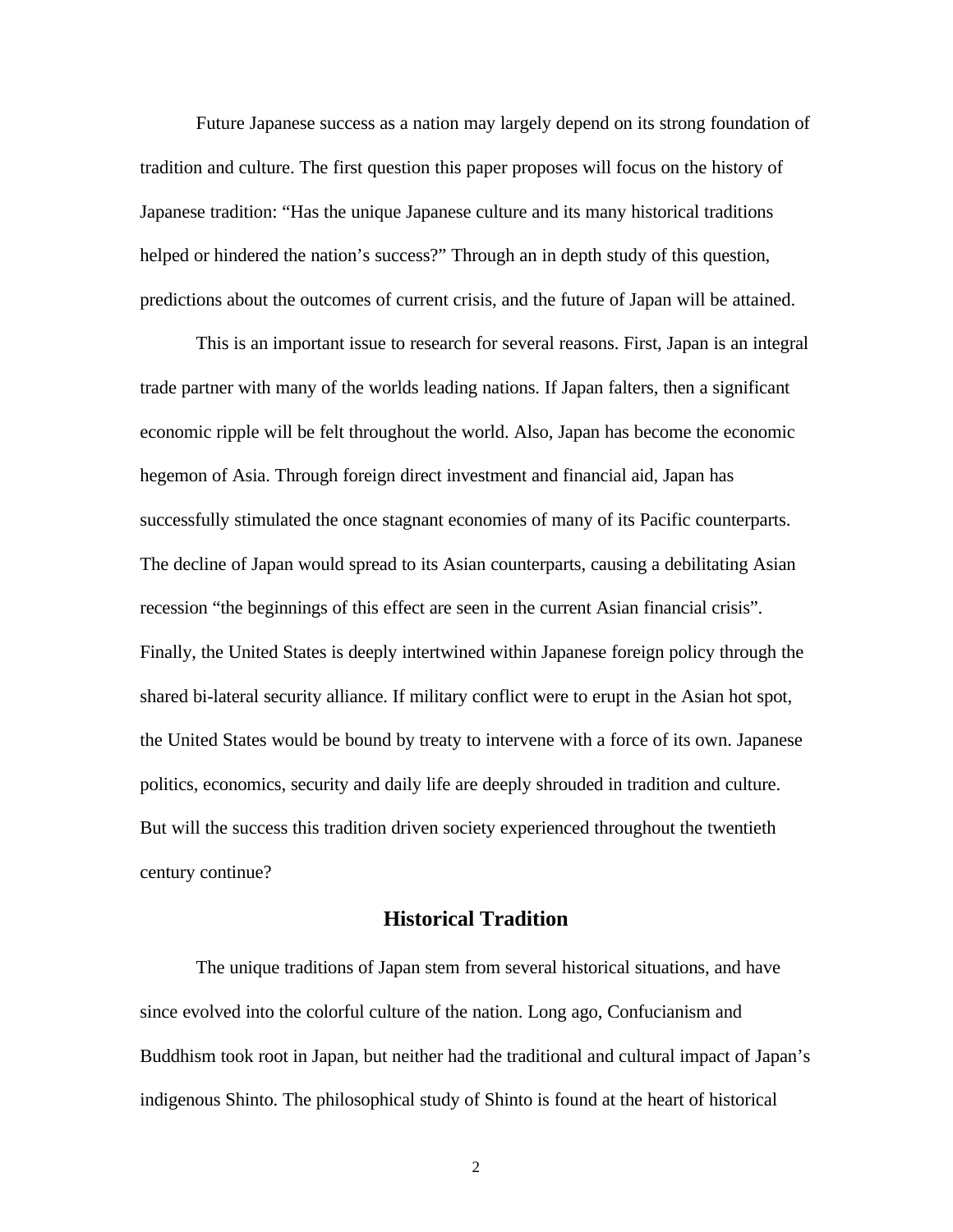Japanese tradition. Another unique situation that established many traditions in its wake was the emphasis on the household. Many of today's most prominent and visible traditions come from the organization of the classical Japanese household. Finally, Japan's historic isolation and geographical limitations played an important role in sculpting the nation's traditional ways.

# **Shinto, "The Way"**

At the foundation of Japanese tradition lies Shinto, shrouded in mystery. "Shinto can be regarded as a two sided phenomenon. On the one hand it is a loosely structured set of practices, creeds, and attitudes rooted in local communities, and on the other it is a strictly defined and organized religion at the level of the imperial line and the state. These two basic aspects, which are not entirely separate, reflect fundamental features of the Japanese national character as it is expressed in sociopolitical structures and psychological attitudes." The Japanese characters used to write *Shinto* come from the Chinese based kanji: *shin / kami* (divinity), and *to / michi* (way). Hence, the word has come to mean the divine way, or more simply the way.

Indigenous to Japan, Shinto arose in the eighth century. Shortly after its birth, "the way" diverged down two separate paths. One school related Shinto to the religions of Buddhism and Confucianism. Shrines were constructed alongside Buddhist temples, and homage was paid to divine *kami* or spirits. The second school practiced Shinto through daily attitudes and creeds. This division of Shinto can easily be broken into three categories: ethics, etiquette, and aesthetics. While Shinto as a strict religious practice has substantially dwindled, the attitude based Shinto continues to be found at the root of Japanese culture.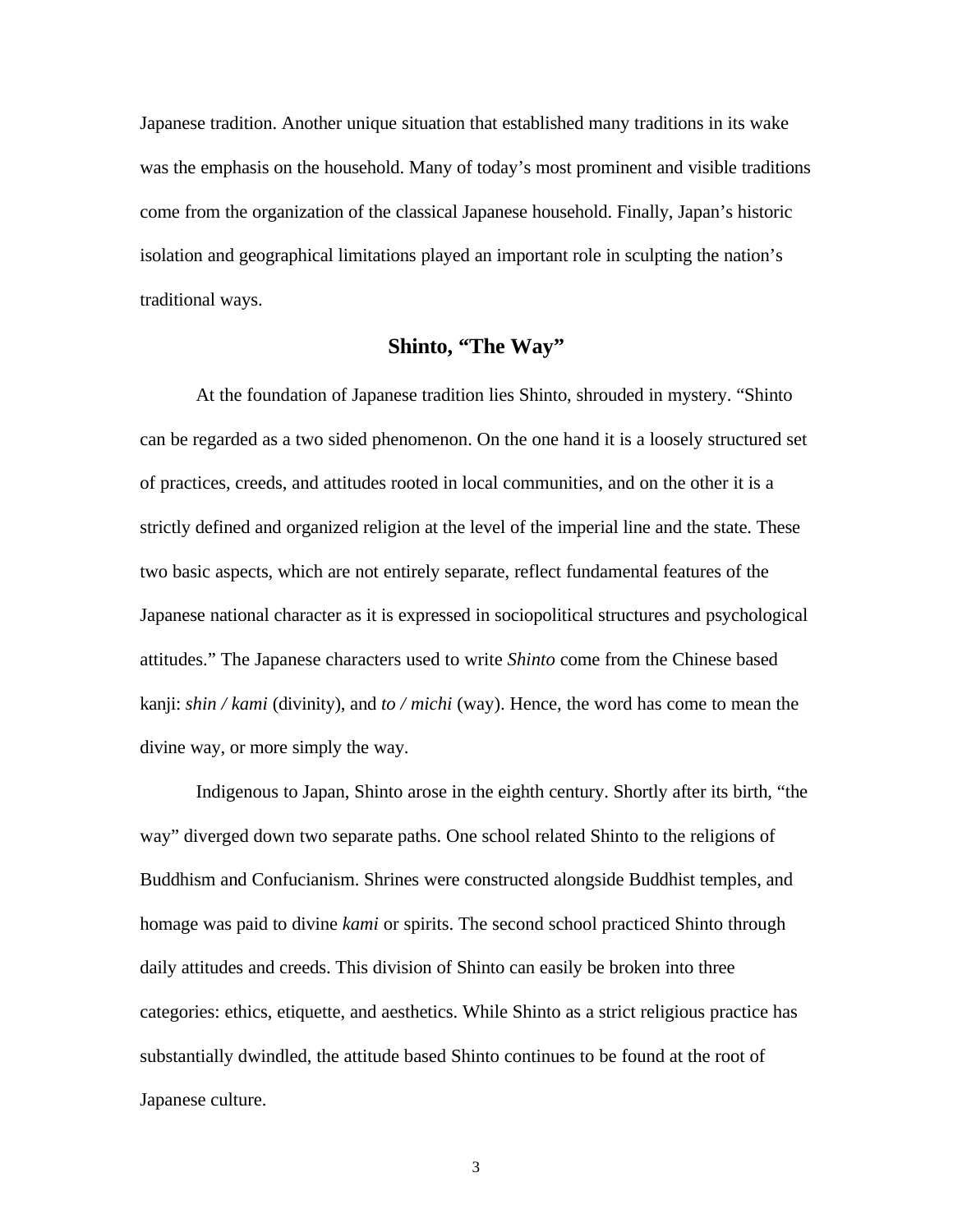## **Shinto Ethics**

Shinto ethics can be viewed as one's inherent social responsibility. "In the far East, the concept of responsibility already existed in the classic period, but the individual was inseparable from his status in the community. Each individual had a responsibility toward heaven and the community, and virtue lay in carrying out this responsibility." The term *giri* arose in medieval Japan to encompass this idea of community responsibility. *Giri* has historically been the keystone of Shinto ethics, and continues to be found at the heart of the Japanese social system. The essence of Shinto is found in an individual's *giri*, and is often referred to by the Japanese as the beautiful heart. "If my heart but follow the Way, the gods will watch over me though I neglect to pray to them."

# **Shinto Etiquette**

The Japanese social system has historically been one of hierarchy and strict etiquette. These conventional rules of behavior have governed interpersonal relationships through the ages. Bowing, handshaking, seat arrangement, and gift giving represent the idea of etiquette, but no-where is a better example found than in the concept of *keigo*. *Keigo* is a complex form of honorific and humble language found within everyday Japanese conversation. Various degrees of *keigo* are utilized depending on one's age, social status, and gender. In certain instances a speaker of lower status will extol and praise the person they converse with. However, the same speaker may also choose to lower his own status through humble speech. K*eigo* is one of the mysteries of the Japanese language, but has been immensely valuable in establishing the strict social order and etiquette of Japan.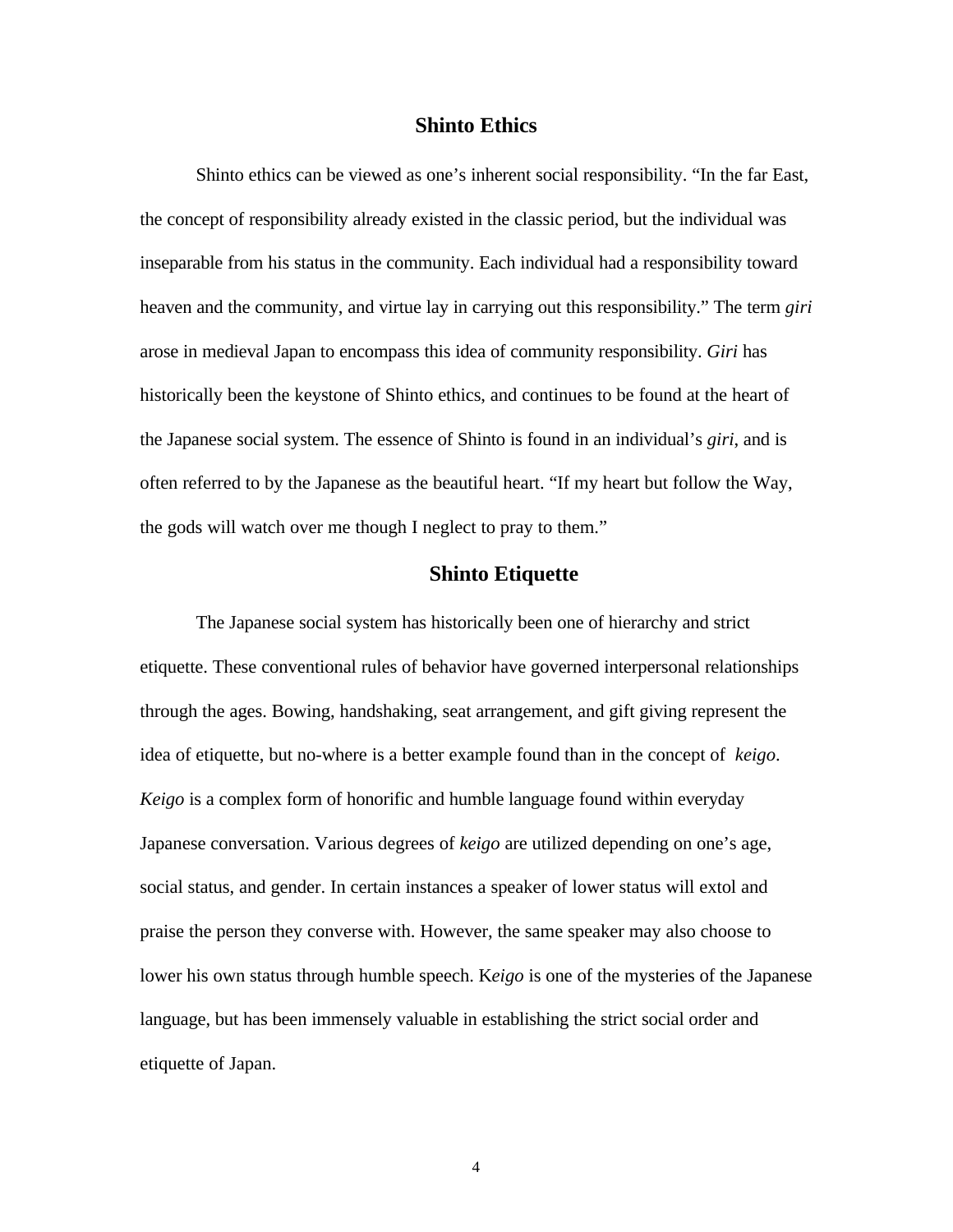# **Shinto Aesthetics**

 "Japanese rules of etiquette not only are concerned with how to please and comfort others, but are closely related to aesthetics." The Japanese move through every day life with an air of grace. Beauty of motion and action not only exemplifies self respect, but aesthetically gratifies, showing respect to all. Throughout the day, aesthetics are encountered as the Japanese walk or open a sliding doors. The aesthetics of daily life have blended into the classical arts creating a rich mosaic of beauty prevalent throughout Japanese society. From the most graceful wood block print to the simple act of serving food, beauty abounds within Japan. Emphasis on daily aesthetics has combined with the other traditional Shinto practices, creating a culturally rich society full of respect, pride, honor and discipline.

## **Household Organization**

Stemming from Shinto social obligations, traditional household organization has bloomed. "The traditional household was the fundamental form of social organization among the farmers, warriors, and merchants of the premodern period." The traditional etiquette associated with Shinto beliefs led directly into the male superior, seniority based household still dominant throughout Japan. The household was the primary social unit in historical Japan, dependent on shared resources and revolving about a common identity. Homage was paid to deceased elders, who continue to be honored through the ages by the practice of ancestor worship. Ancestor worship in a sense is the worship of the household and its history, laying the foundation for the remarkably strong "in-group", family centered mentality modern families portray. Three fundamental building blocks compose this stable foundation: familism, paternalism, and loyalty.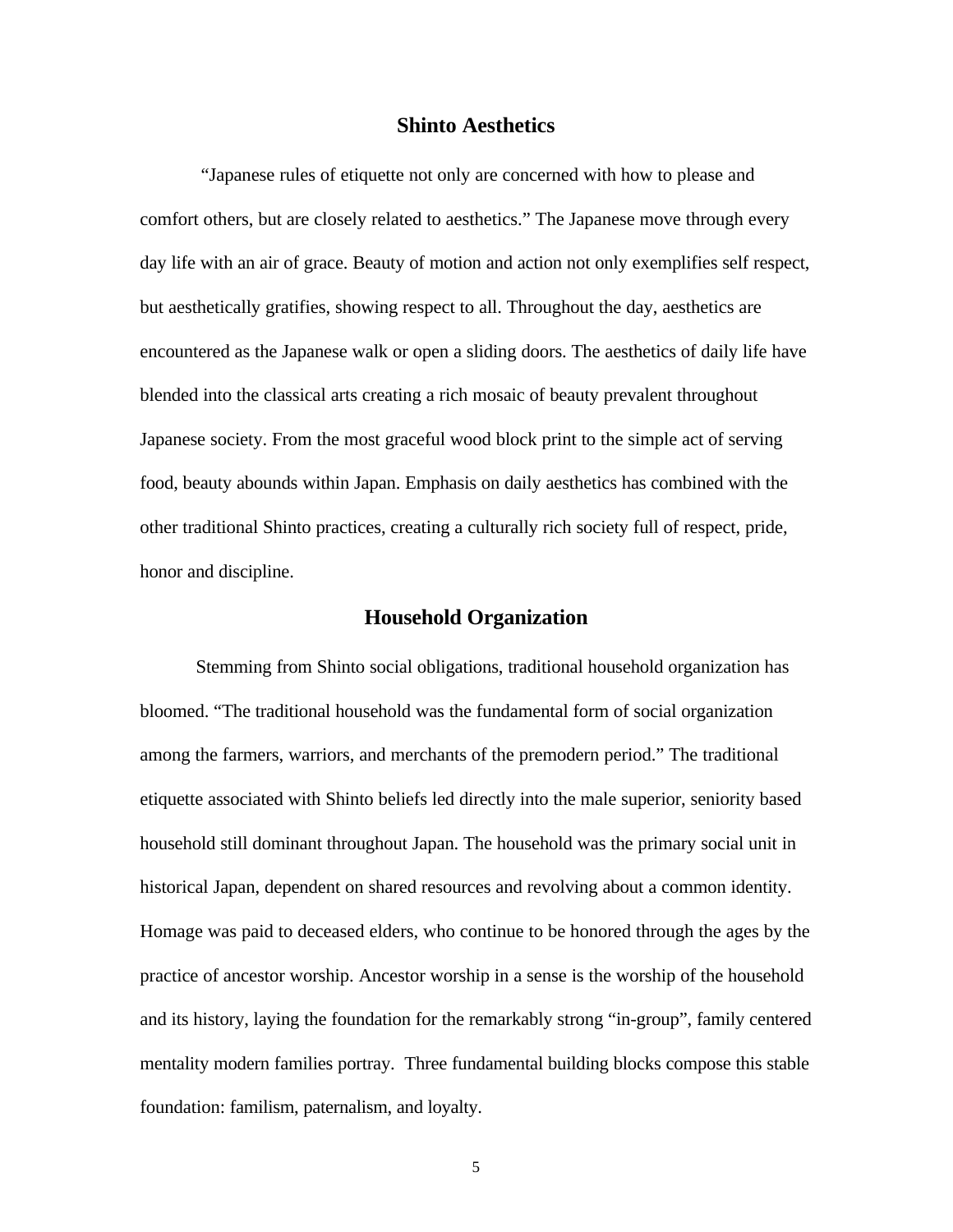## **Social Organization**

The household mentality soon spread through the streets of historic Japan, paving the way for social organization. The distinct class system of pre-modern Japan arose from the household's age superior, male dominant structure. " If each class carried out its prescribed duties, the whole system would work, and all would prosper." Samurai were the patriarchs of the class system with a wide range of lower classes in their wake. The low end of this spectrum was composed of butchers, prostitutes, and garbage collectors. These lowly citizens were deemed the burakumin, and their offspring are still discriminated against.

## **Isolation Mentality**

Separate from culture, but nonetheless an ever present factor in traditional thought was the isolation of the Japanese island. Because of their isolation, Japanese history has been dominated by fear and uncertainty. The attempted Mongol invasions of the twelfth century, combined with a traditional inferiority complex regarding China have often left the Japanese in fear of their surroundings. Historical hostility with China and Korea continues to strain relations. Recently, sufficient food production has become a concern for the isolated Japanese populous. Geographical constraints alongside the ever growing population leave many Japanese uncertain about future food availability. The unique isolation of Japan has lead to an "island mentality" where self sufficiency and internal cooperation are immensely valuable.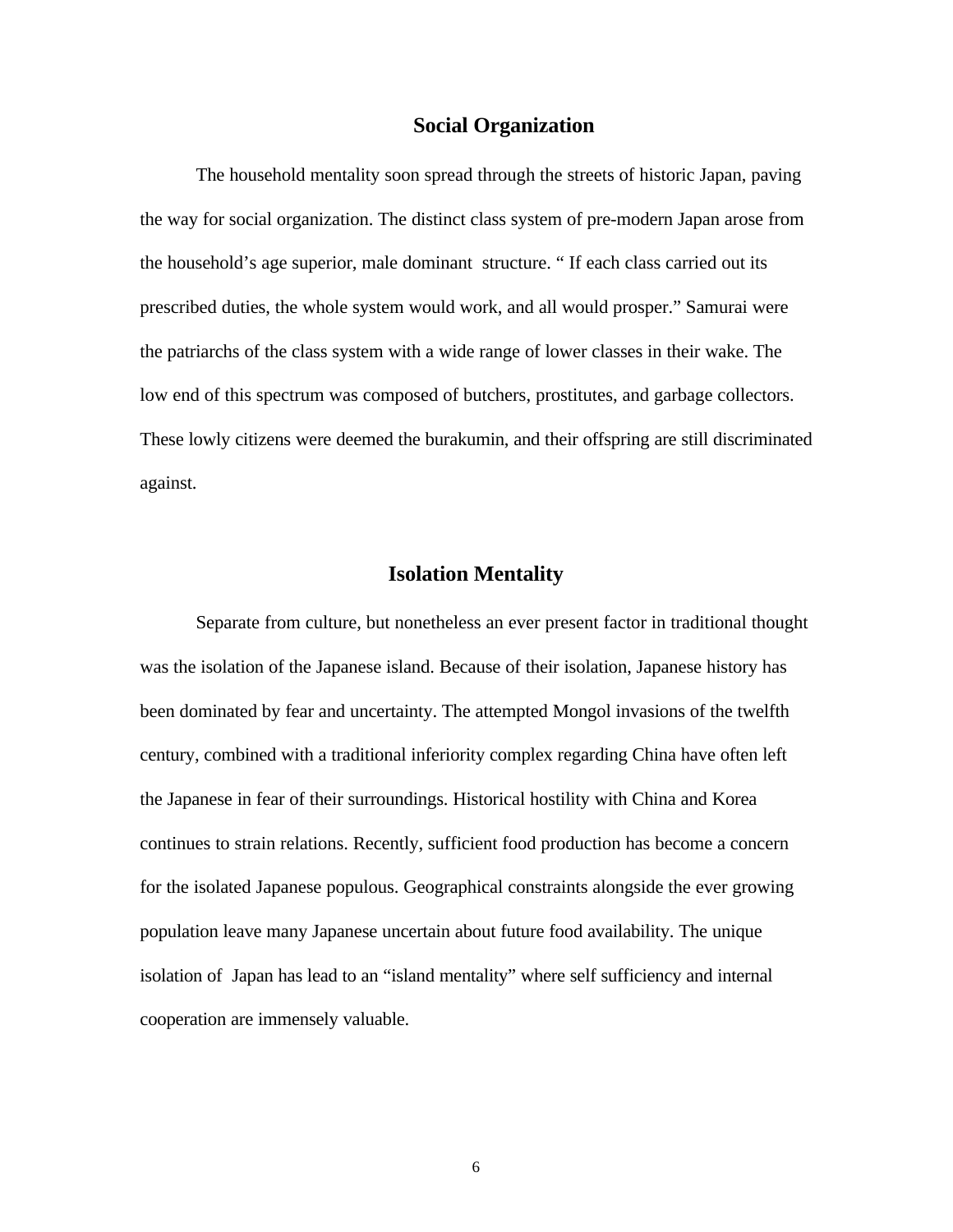# **Modern Effects of Classic Tradition**

The classical Japanese established unique traditions that were well suited to the island. Remarkably, these traditions have passed through the tests of time unscathed. More importantly, certain traditional practices and cultural beliefs have greatly effected the history of Japan. The various traditions that historically sprang from the guidelines of Shinto beliefs, household organization, and isolation mentality, continue to impact Japanese life. These traditions were key to the formation of the society we see today.

## **Shinto Culture**

The etiquette, ethics, and aesthetics associated with Shinto have paved the way for the high level of national unity and respect displayed by the Japanese today. Shinto ethics introduced the idea of social obligation to traditional Japan. Etiquette and its system of hierarchy have added to these ethical obligations, creating a society full of respect and honor. The Japanese are proud of their nation and its many unique traditions. Over the ages, their pride has fostered high levels national unity. Pride and national unity have even given way to outside allegations of Japanese ethnocentrism. The homogeneity of the society has not aided this issue; nonetheless, pride and unity have been key ingredients to the recent success of Japan.

Traditional aesthetics also continue to play a large role in the modern Japanese society. Museums are adorned with the classic style of wood block prints and silk patterns. Kabuki theater rivals the Italian opera, even food continues to be arrayed in the beautiful styles of old. Aesthetics further promote pride, national unity, and respect for the land of the rising sun.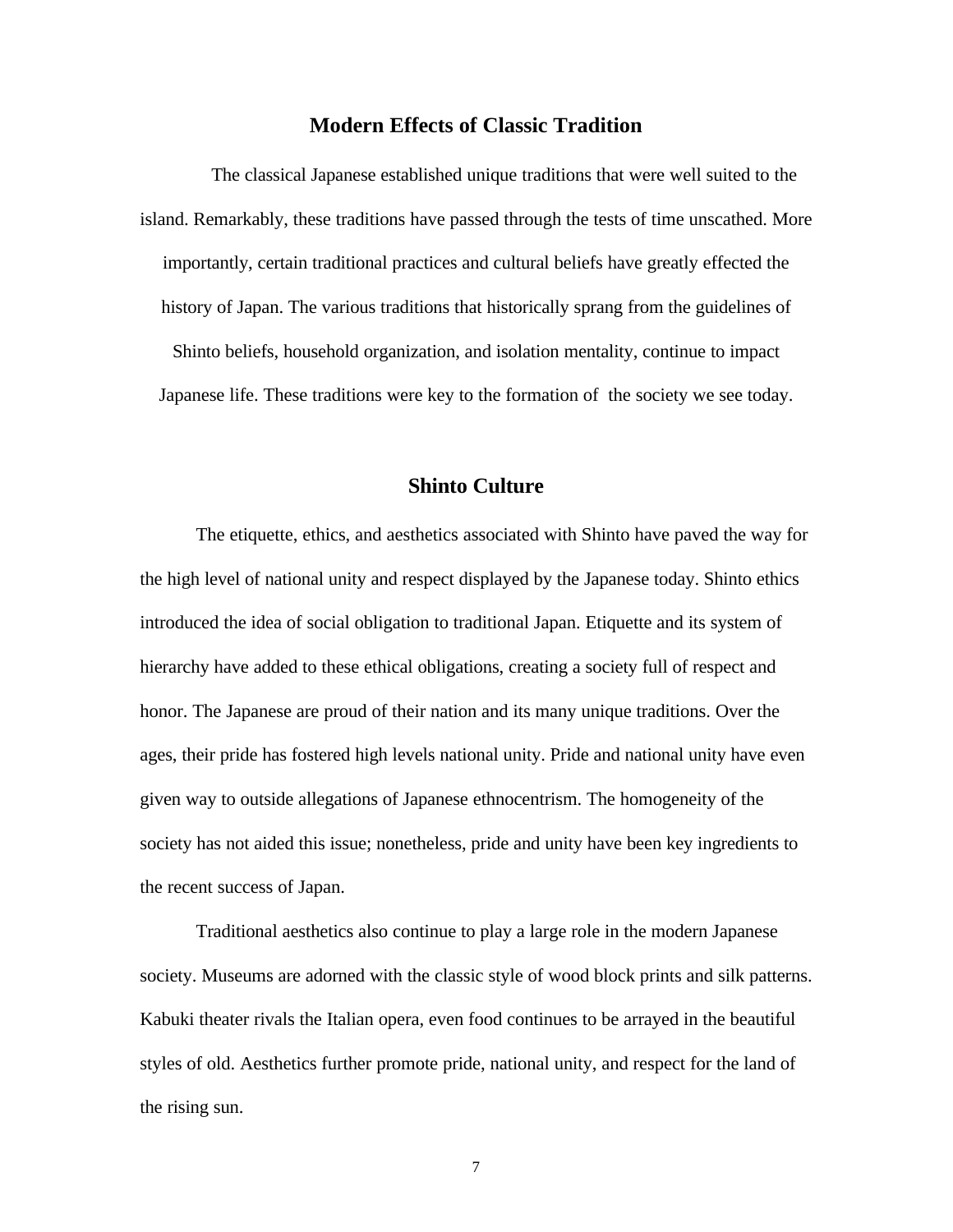#### *Matsuri***, The Festivals of Japan**

Traditional Shinto rituals and festivals are re-born annually in *matsuri* throughout Japan. *Matsuri* are much more than simple festivals, they are a catharsis from the strain and stress derived from the strict Japanese lifestyle. "The ritually controlled "chaos" of *matsuri* allows people to let go and behave in manners prohibited during normal times. Laws, taboos, and other rules of behavior are relaxed in an effort to abolish the distinctions that uphold the ordinary social order. Society is leveled as all become equal." While embodying the traditional spirit of Japan, *matsuri* provide a healthy escape from the repression of living under Japan's "sacred order". Still, another important bi-product of *matsuri* is its preservation of the traditional arts. The festivals often include classical theatrical performances, traditional raiment, and renditions of classic artwork. *Matsuri* have served as a device to transport these ancient aesthetics to the modern age. "*Matsuri* embody the totality of Japanese culture and behavior. They reveal both the violent and peaceful nature of Japanese, their ceremonial behavior, respect and deference, license and strictness, hard work and relaxation, making observers aware of the industriousness and sheer energy of the Japanese."

# **Social Organization**

Organization of the Japanese society has historically stemmed from the firm roots of household structure. Until the Meiji Restoration of 1868, social organization had been limited to separate peasant villages throughout the Japanese countryside. The Meiji Restoration however, provided the impetus to unite Japan under one great system of social organization based on the classic pattern of household structure.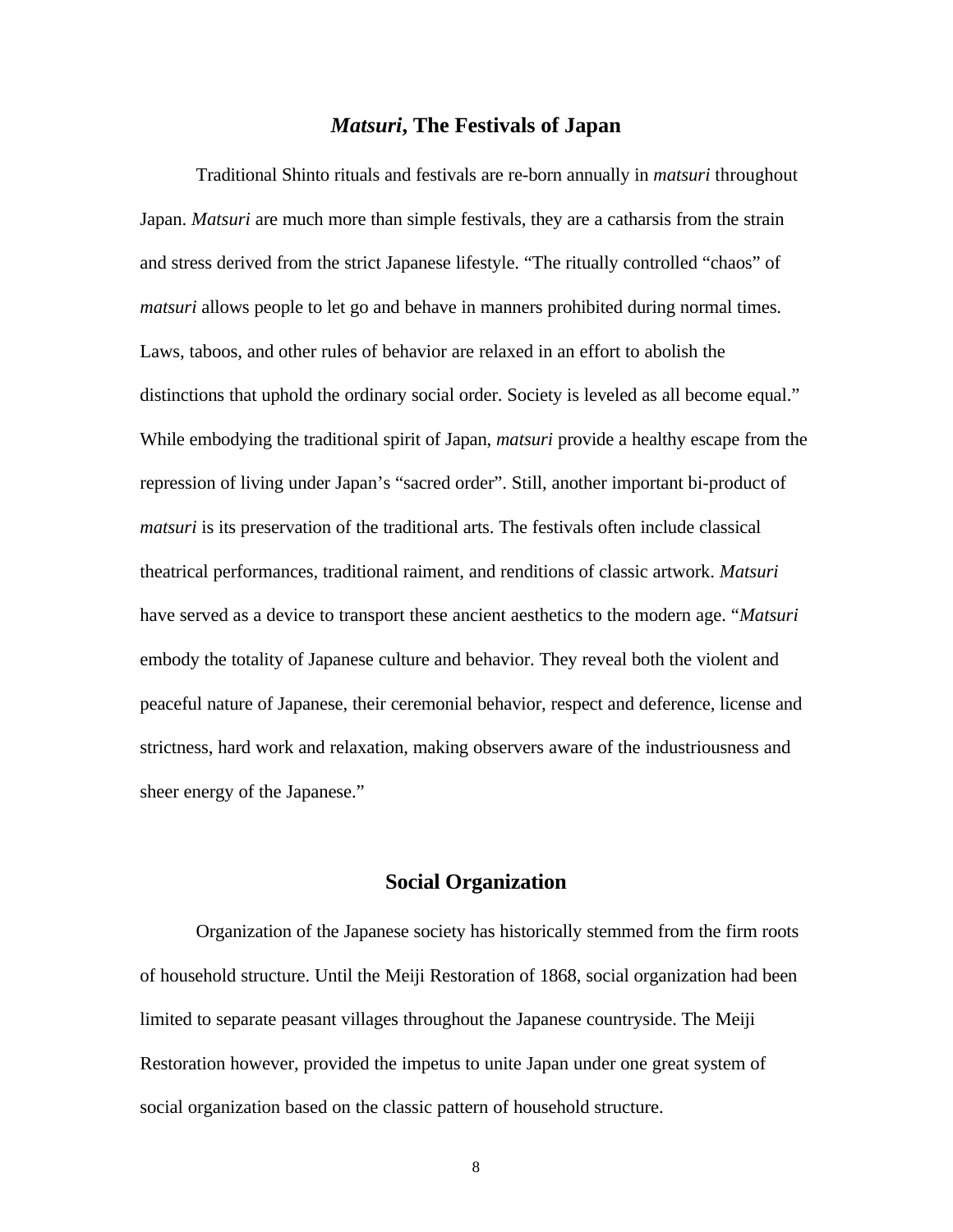The Meiji Restoration was a coup d'etat in which a group of southern antishogunate forces captured the imperial palace and reversed political power from the Tokugawa shogunate to the emperor. This brief military encounter had the remarkable impact of uniting Japan. Prior to the restoration, Japan had been a land of warlords and unrelated shogunates. The Meiji restoration re-structured the nation's system, regarding the emperor as a father figure with supreme control over the lands and people. The new system was primarily based on the structure of a traditional household, where the father rules and all family members work together for the common good. The familism, paternalism, and loyalty of the traditional household spread through Japan in a fire of unity. All Japanese were now united under their father-emperor, and were working together for the good of the nation.

Shortly after the Meiji Restoration, Japanese industrialization began. The nation's industrialization was swift and complete. In 1853, Japan was a backwards nation with no international prowess. By the turn of the century, Japan had surprised many and become one of the world's leading industrial nations. The rapid Japanese industrialization was largely due to the new structure established under the Meiji Restoration. The fatheremperor bent his will on swift industrialization, and for the good of the nation, his loyal citizen-children obeyed his commands. Infant industries were allocated heavy government subsidization, quickly growing strong under the watchful eye of their parent-government. The centralization of Japanese industry was key to the swift success of industrialization. Without the household-like organization of politics established in Japan through the Meiji restoration, such centralization and success would not have been possible.

# *Zaibatsu*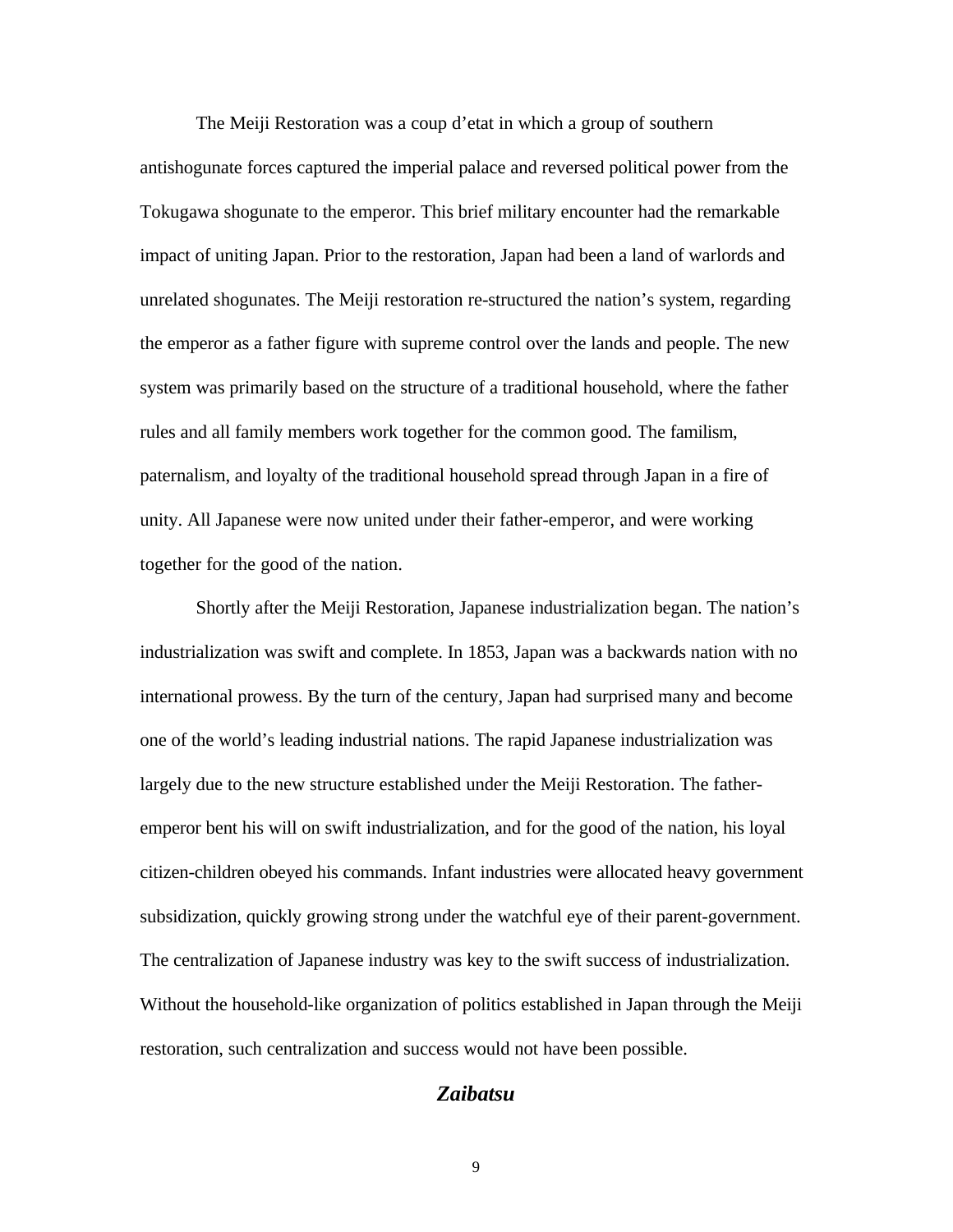*Zaibatsu*, the business conglomerations of modern Japan, provide another example of the successful nature of traditional household organization. Much like a family, *zaibatsu* are composed of many interacting units united under a common goal. "Several of the great commercial households off the premodern era, including the Mitsui and the Sumitomo, survived and evolved into the most powerful *zaibatsu*." In the case of these *zaibatsu*, the father figure is represented by a central holding company. Like children, many subdivisions and related companies branch out from the center. These divisions accomplish diverse tasks for the good of the entire conglomeration. Certain *zaibatsu* have taken root overseas, extending their influence internationally. Many of the worlds most successful multinational corporations are composed of Japanese *zaibatsu*. This success however, would not have been possible without the strong framework of traditional household organization.

Another factor behind the success of *zaibatsu* has been the prestige and honor of modern businessmen. Referred to as "salarymen" in Japan, these industrious workers often sacrifice family life and recreation for the good of the company. "The hardworking "salaryman" is a high ideal in Japan, one reminiscent of the loyal samurai of Japanese history and legend."

# **Island Mentality**

The history of twentieth century Japan has been largely an effect of its unique island mentality. Population growth and a lack of indigenous resources have driven the Japanese toward many crucial historical actions. The Japanese invasion and annexation of Manchuria in 1931, was aimed at establishing a larger natural resource base. The invasion was successful, but the Japanese soon became greedy. Under the guise of the Greater East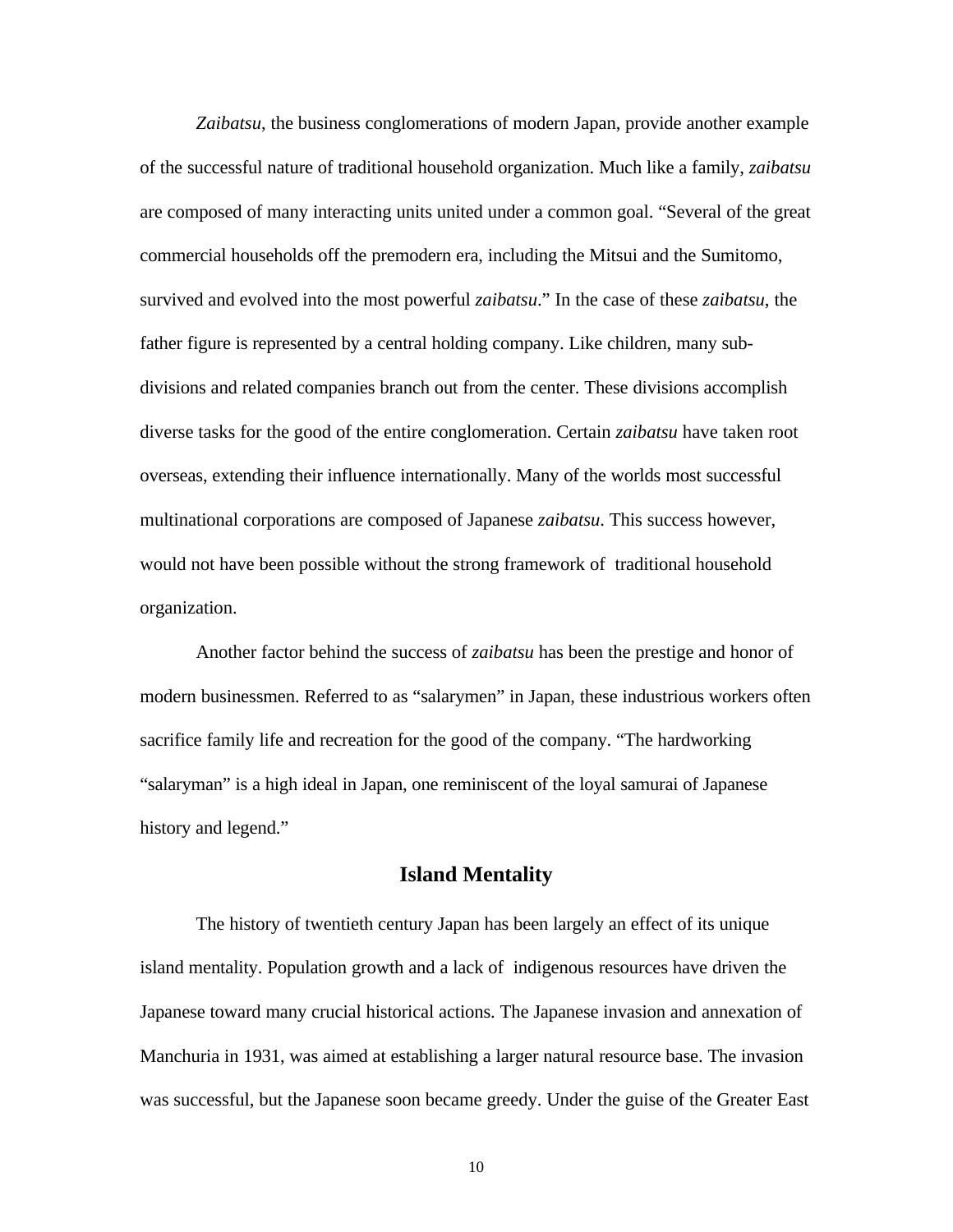Asian Co-Prosperity Sphere, the Japanese extended their imperialism throughout Pacific Asia. This act set the stage for the Pacific stage of the second World War, propelling Japan towards crushing defeat.

Shortly following reconstruction, natural resources once again headlined Japanese priorities, but instead of historic imperialism a new course of action was followed. Japan wove deep economic ties with its neighbors. Through foreign direct investment and financial aid, Japan provided much needed capital to its trade partners. In return, Japan received the precious natural resources and low production costs its geographical constraints would not allow. This new system of economic and trade related interdependence successfully replaced Japan's pre-war imperialism.

Japan now has the highest level of trade surplus in the world. Its multinational corporations have extended branches of influence far and wide, creating a vast network of overseas Japanese business. Oil, the most valuable natural resource, has recently been a great concern of the Japanese. Japan has poured large amounts of investment into the Middle East to secure favorable trade relations. They have even gone as far as criticizing American involvement in Middle Eastern affairs. Japan hesitated in providing support during Desert Storm, and has recently opposed American pressure on Iraq. Japan aims to keep trade relations running smoothly above all else. Nonetheless, Japan has successfully overcome its geographical constraints through a global web of interdependence.

Internally, Japan has had to deal with many geographical constraints as well. The overcrowding of urban areas has led to a substantial lack of personal space. And, grain production has primarily been limited to rice. However, both of these constraints have been overcome through traditional Japanese ingenuity. The ancient art of *bonsai* provided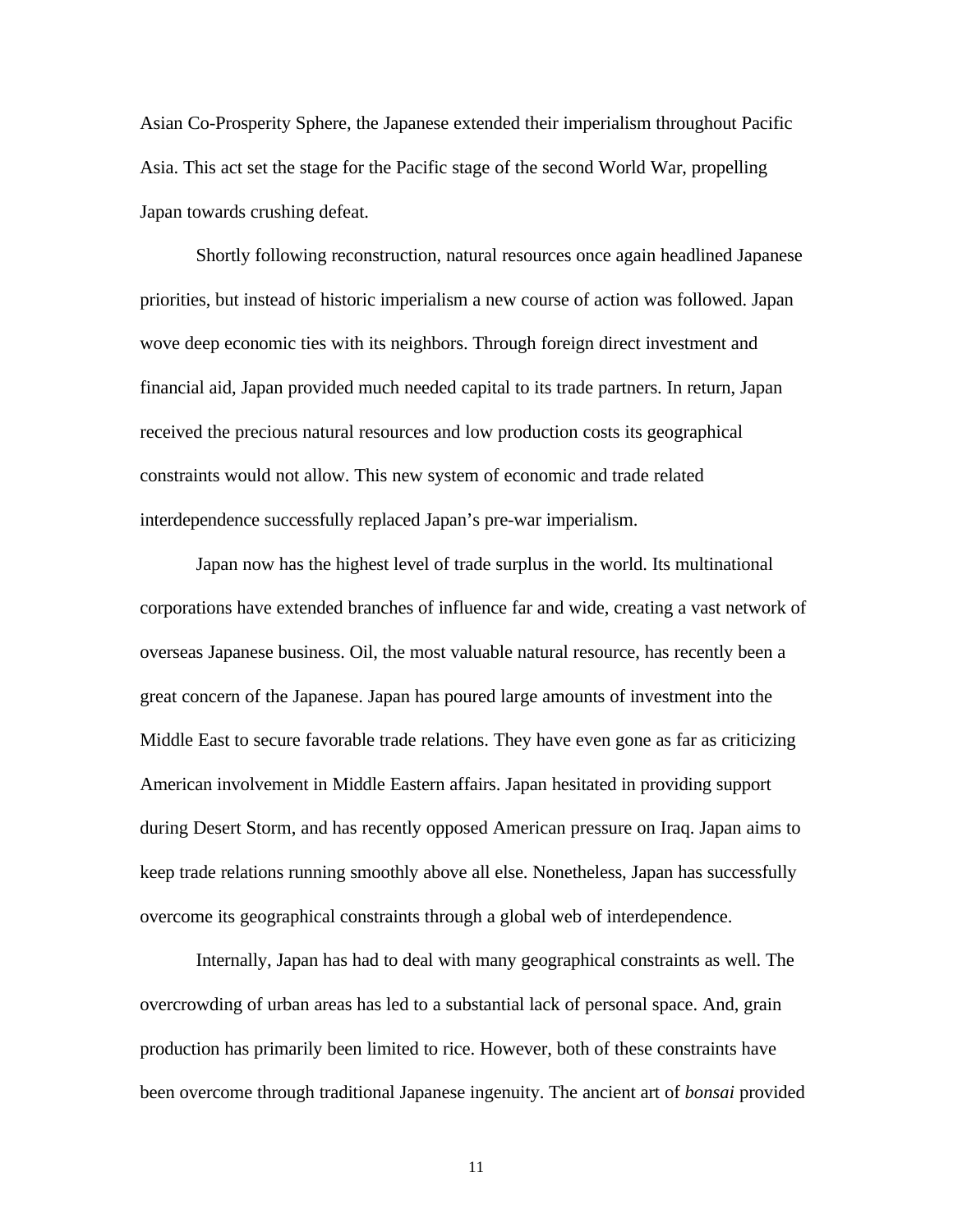the Japanese a means of making the most of their limited space. The beautiful, miniature trees conveniently replace a spacious garden, yet offer the same satisfaction. Food uniformity has been artistically conquered by Japanese tradition as well. Sushi for example, combines the most common indigenous foods, fish and rice, in many aesthetically pleasing combinations. The Japanese have found many ways to please the palette with their limited national resources. The ancient arts of sushi and bonsai serve as examples of traditional Japanese ingenuity that continues to enrich life in the modern era.

## **Current Crisis: Will Tradition Prove Successful?**

Past Japanese success may be largely attributed to tradition. The traditional household structured organization of Japan has paved the way for its miraculous twentieth century productivity and economic success. Shinto ideals have proven the tests of time adding to the pride, national unity and cultural richness of the nation. Through dedication and ingenuity, even geographical isolation has been overcome. The once prevailing Japanese isolation mentality has dissolved with modern interdependence, but a new set of obstacles loom in front of the Japanese on the horizon of the twenty first century.

# **The Financial Catastrophe**

The Asian financial crisis has crippled the Japanese. While the crisis is easily explained with basic economic principles, it is a mystery as to why such little Japanese resistance has yet been encountered. Instead of uniting to combat the crisis, Japanese political factions have disagreed, hindering the reconstruction process. Even within parties, leader centered factions have fought, causing overall political indecisiveness. The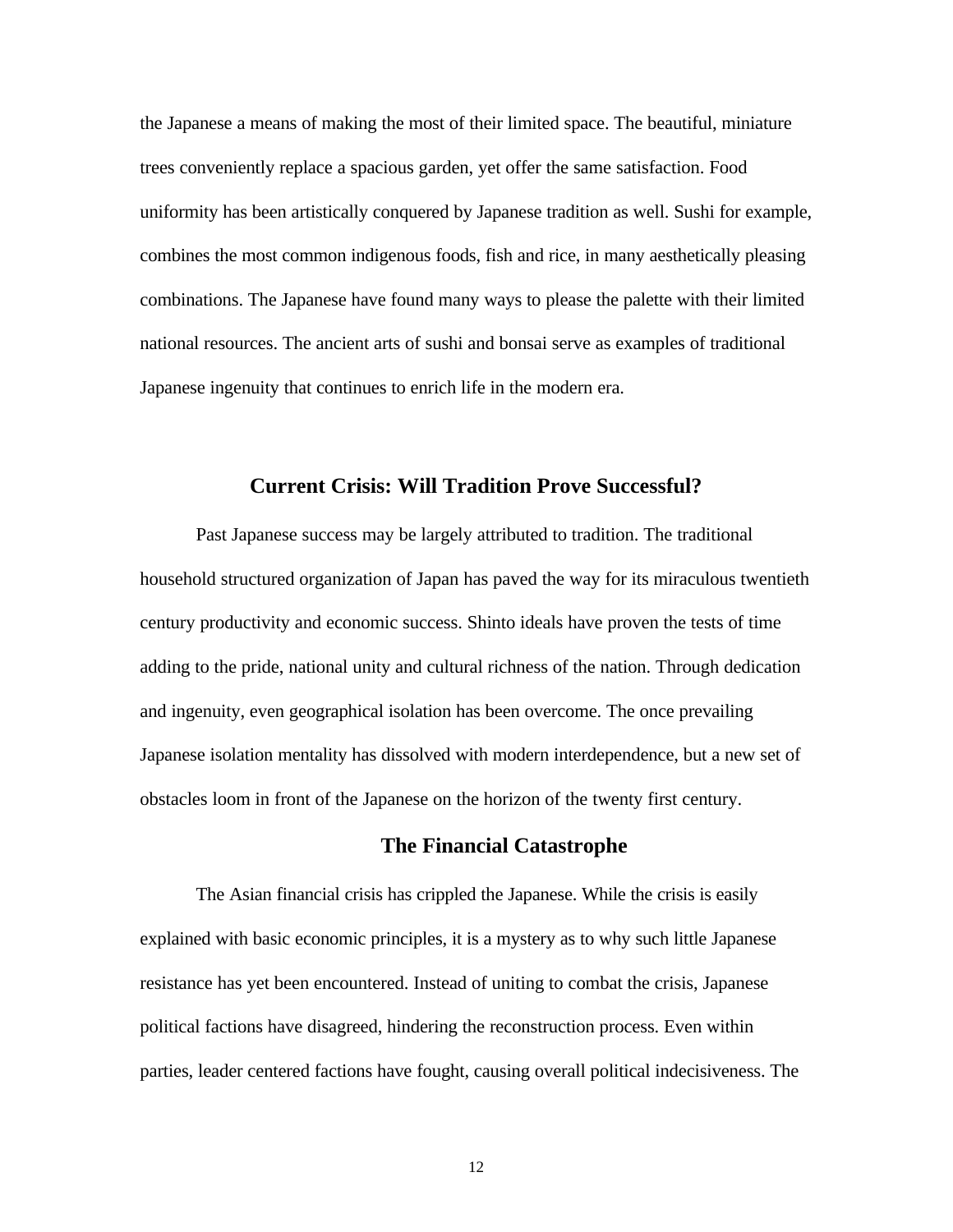fate of Japan now lies in the hands of its politicians and bureaucrats, but they have failed to take initiative.

Why has the Japanese political system been so week and indecisive with regards to the current financial crisis? One answer to this question lies within the post-war United States drafted treaty of Japan. This treaty is most famous for its military implications, but many of its articles were aimed at restructuring Japan's political system as well. With the Cold War on the horizon, the United States established a system of democracy and multiparty politics in Japan. The new system greatly contrasted Japan's traditional one party, emperor governed system. "Any examination of present Japanese society reveals the democratic ideals of contemporary public culture existing in uneasy truce with more traditional values." Japan's pre-war success was based on traditional politics. The current indecisiveness within Japan's political system may be based on its lack of concrete leadership. There is no longer supreme rule in Japan, but instead a disorganized structure of feuding parties with conflicting aims and goals.

It is true that democracy worked in Japan for the latter half of the century, but it has never been put to the test against a crisis nearly as significant as this one. Current political indecisiveness is merely a struggle between the post war United States drafted constitution, and traditional Japanese politics and ideals. A return to the single party, household structured political organization of Japan may be what the nation needs.

# **Aging Population**

The rapidly aging Japanese population has seemingly created a large problem for the twenty first century to deal with. By 2025, one out of every four Japanese will be 65 or older. This raises questions about future labor availability, but more significant is the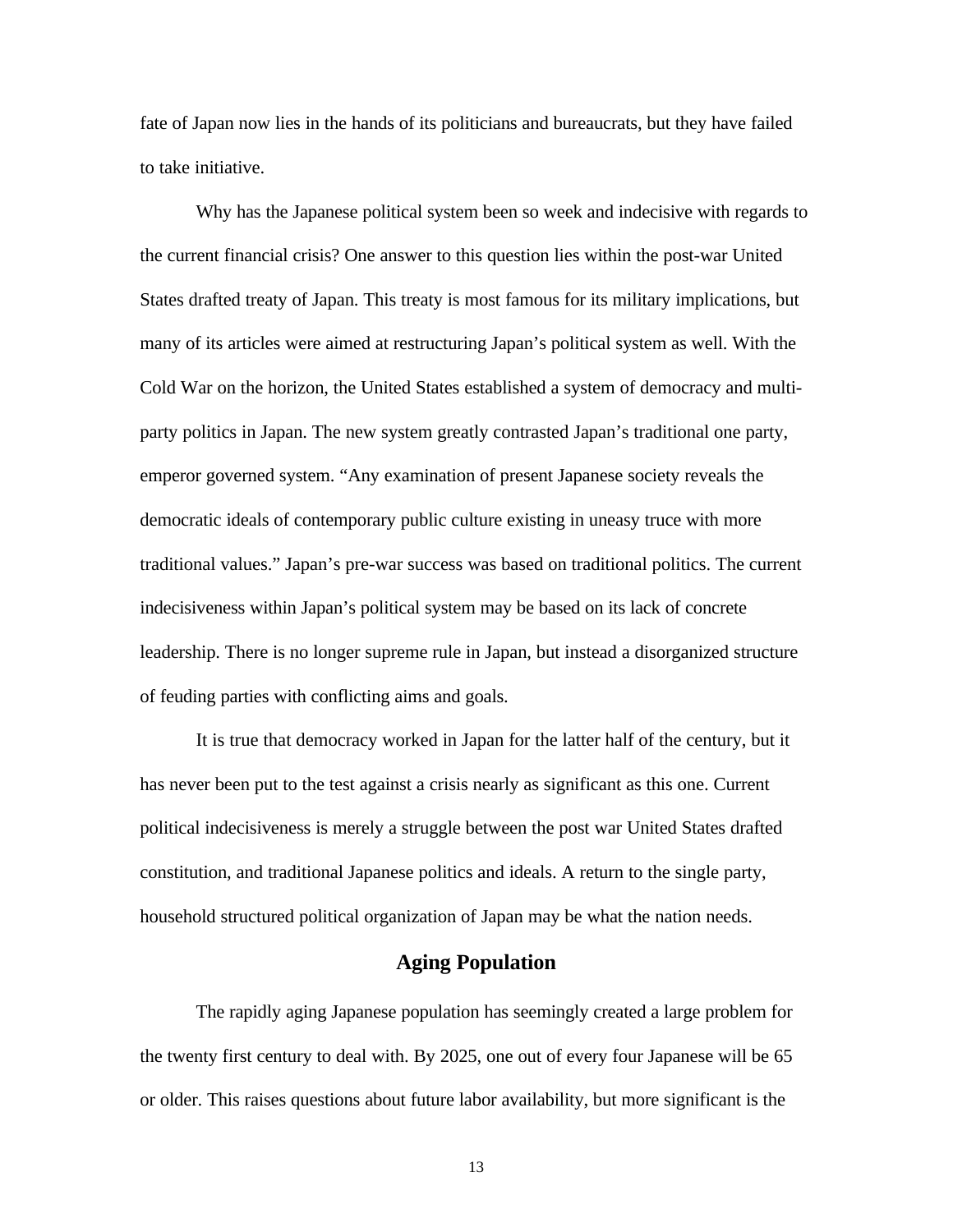related question of social welfare. Elderly Japanese have long enjoyed an extremely generous system of social security and health care. With the large increase in the elderly, many of these benefits will be lost. The system of social welfare that elderly Japanese have counted on for a half century will no longer be sufficient. However, as alarming as this may seem, the Japanese will deal with this problem through tradition. The household organization established in classical Japan continues to hold elderly family members with the highest respect. It is a child's duty to provide for an aging parent. "The rate of parents and children living together in the same household in Japan is high because of the fundamental ideals about security that come with certainty. The three generation household is an entirely concrete and tangible informal social security system that establishes exactly who will do what for the elderly when they become frail, bedridden or otherwise acutely needy." As long as this tradition is upheld within Japan, the aging population will not pose a problem.

## **Classic Militarism Overturned**

Japan has historically been a militaristic society. From the feuding shogunates of medieval Japan to pre-war expansionism, the role of Japan's military has been very large. However, these militaristic social currents were overturned through the post-war United Sates occupation of Japan. Under US occupation, the Japanese were forbidden to posses a standing military. Although this decision was later revised, it still had a large impact on the attitude that modern Japanese have about their military. The crushing defeat of World War II and the occupation that followed crushed Japan's militaristic spirit. Today, Japan is a peaceful society relying on the security umbrella provided by the United States.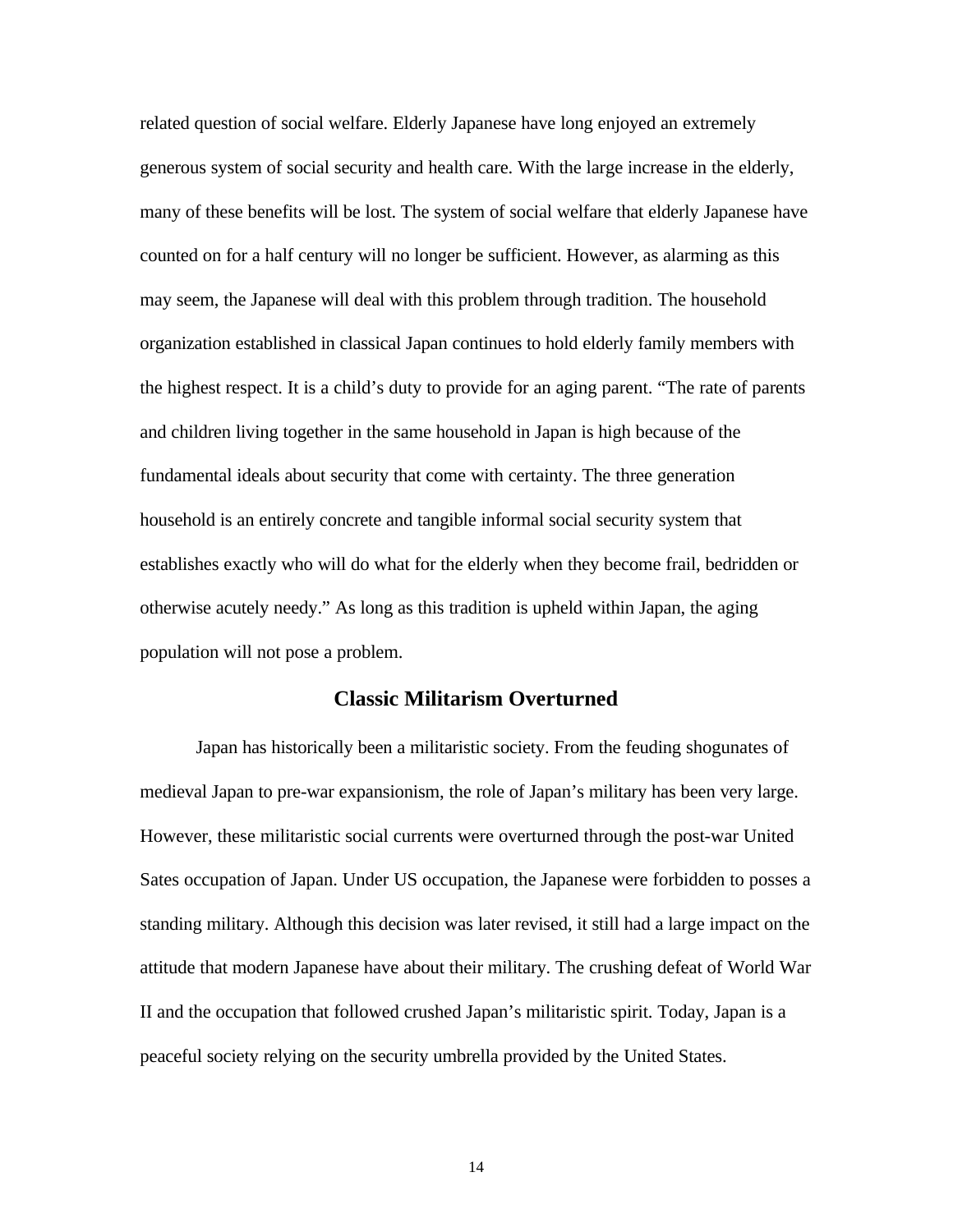Asia has recently shown the potential for future military turmoil that could engulf Japan. China's amazing military potential, and North Korea's unabashed use of nuclear arms pose a threat to Japan's security. Simultaneously, the United States has been relaxing its role in Japan's security issues. Japan's future security may largely depend on its ability to re-cultivate some of the lost militarism of old. While the military expansion of pre-war Japan is far too extreme, a return to the honor based ethics of the samurai would be welcome. Traditional military values would add much strength to Japan's security in the twenty first century.

# **Tradition, The Key to Future Success**

Tradition has been a huge factor in forming the successful modern Japanese society. Traditions such as: sushi, samurai, and Shinto continue to play important roles in the prideful heritage of the Land of the Rising Sun. Classical household organization and Shinto ideals perhaps encompass the most prominent traditions of Japan. Stemming from these traditions come Japan's unprecedented national pride, the incredible system of social ethics, and the magnificently successful *zaibatsu.* These traditions have proven the tests of time, lending to Japan's success. And it will be these traditions that will propel Japan on into the twenty-first century.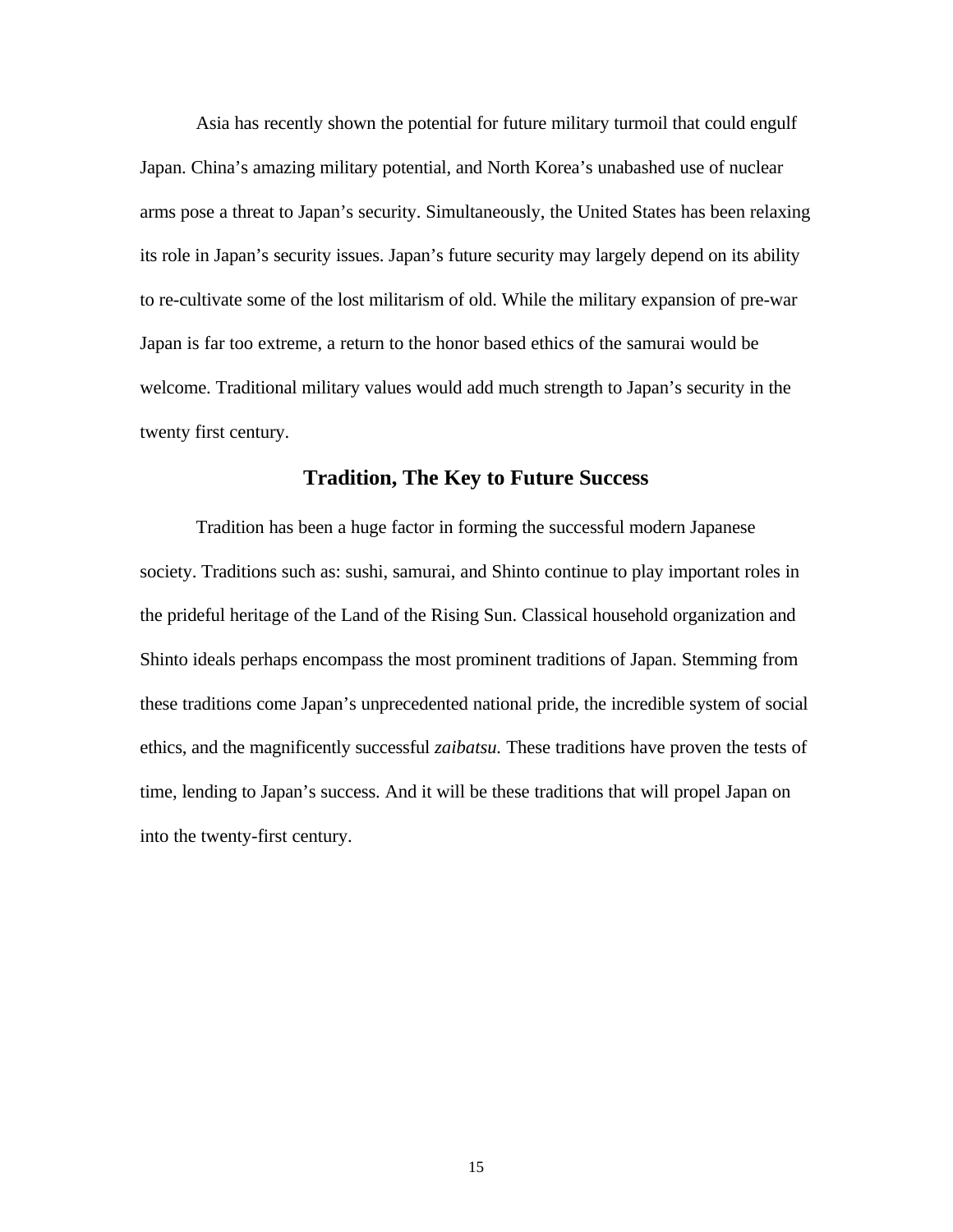# **Endnotes.**

- 1. Kodansha Encyclopedia of Japan. Shinto 1245-48.
- 2. Kodansha Encyclopedia of Japan. Shinto 1245-48.
- 3. Japanese Proverb. "Living in Japan" *The Nihongo Journal*
- 4. Akiko, Hashimoto. "Designing Family Values" *Japan Quarterly*
- 5. Akiko, Hashimoto. "Designing Family Values" *Japan Quarterly*
- 6. Kraft, Kenneth. *Eloquent Zen.*
- 7. Plutschow, Herbert. "Matsuri in Every Day Japan." *Japan Quarterly*
- 8. Plutschow, Herbert. "Matsuri in Every Day Japan." *Japan Quarterly*
- 9. Cambridge Encyclopedia of Japan. "Economics".
- 10. Hiroshi Okamoto. "The Sokiyas Grip on Corporate Japan" *Japan Times*
- 11. Yasuhiro, Nakasone. "Rethinking the Constitution" *Asian Survey*
- 12. Akiko, Hashimoto. "Designing Family Values" *Japan Quarterly*